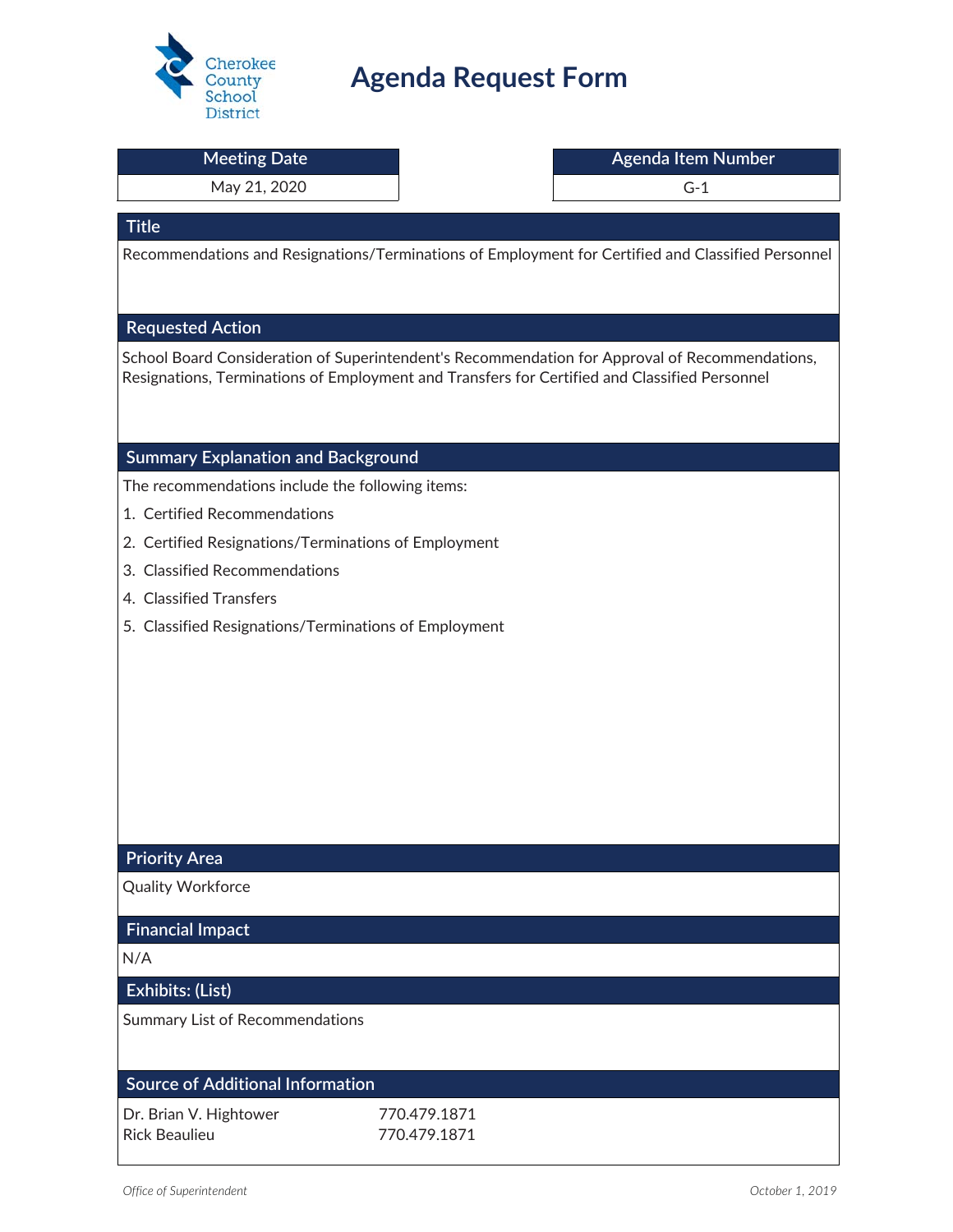#### CERTIFIED RECOMMENDATIONS 05/21/2020

| Last                 | First     | Position | Location                           | Start Date           |
|----------------------|-----------|----------|------------------------------------|----------------------|
| Boronat              | Elizabeth | Teacher  | Ace Academy                        | 07/27/20             |
| Kvietkus             | Emily     | Teacher  | Arnold Mill ES                     | 07/27/20             |
| Troope               | Christina | Teacher  | Avery ES                           | 07/27/20             |
| Haynes               | Ashley    | Teacher  | <b>Ball Ground ES</b>              | 07/27/20             |
| Goss                 | Stephanie | Teacher  | <b>Boston ES</b>                   | 07/27/20             |
| Guy                  | Laura     | Teacher  | <b>Boston ES</b>                   | 07/27/20             |
| McCormick            | Skye      | Teacher  | <b>Boston ES</b>                   | 07/27/20             |
| Padgett              | Valorie   | Teacher  | Carmel ES                          | 07/27/20             |
| Straw                | Jennifer  | Teacher  | Carmel ES                          | 07/27/20             |
| Williams             | Mary      | Teacher  | Carmel ES                          | 07/27/20             |
| Barnhorn             | Robin     | Teacher  | Cherokee HS                        | 07/27/20             |
| Galindo              | Carina    | Teacher  | Cherokee HS                        | 07/27/20             |
| Wiggins              | Bobby     | Teacher  | Cherokee HS                        | 07/27/20             |
| Yeomans              | Allison   | Teacher  | Cherokee HS                        | 07/27/20             |
| Bohrer               | Alyssa    | Teacher  | Clark Creek ES                     | 07/27/20             |
| Greenoe              | Lindsey   | Teacher  | Clark Creek ES                     | 07/27/20             |
| Wilson               | Brittony  | Teacher  | Clark Creek ES                     | 07/27/20             |
| Johnson              | Aleah     | Teacher  | Clayton ES                         | 07/27/20             |
| Hogan                | Jessica   | Teacher  | Creekland MS                       | 07/27/20             |
| Collins              | Hilary    | Teacher  | Creekview HS                       | 07/27/20             |
| Grummer              | Hillary   | Teacher  | Creekview HS                       | 07/27/20             |
| Pritchett            | Joshua    | Teacher  | Creekview HS                       | 07/27/20             |
| Thompsen             | Florence  | Teacher  | Creekview HS                       | 07/27/20             |
| McDonald             | Charles   | Teacher  | Dean Rusk MS                       | 07/27/20             |
| Hamilton             | Nakitah   | Teacher  | ET Booth MS                        | 07/27/20             |
| Payne                | Kristi    | Teacher  | ET Booth MS                        | 07/27/20             |
| Razo                 | Grace     | Teacher  | ET Booth MS                        | 07/27/20             |
| Roberts              | Dennis    | Teacher  | ET Booth MS                        | 07/27/20             |
| Wilde                | Jordan    | Teacher  | ET Booth MS                        | 07/27/20             |
| Yelton               | Alyson    | Teacher  | ET Booth MS                        | 07/27/20             |
| Anderson             | Terence   | Teacher  | Etowah HS                          | 07/27/20             |
| Bennevendo           | Donna     | Teacher  | Etowah HS                          | 07/27/20             |
| Dean                 | Lindsay   | Teacher  | Etowah HS                          | 07/27/20             |
| Ethayananth          | Kayleigh  | Teacher  | Etowah HS                          | 07/27/20             |
| Glow                 | Cory      | Teacher  | Etowah HS                          | 07/27/20             |
| Karoglou             | Matthew   | Teacher  | Etowah HS                          | 07/27/20             |
| Kemper               | Matthew   | Teacher  | Etowah HS                          | 07/01/20             |
| McEachern            | $J$ ill   | Teacher  | Etowah HS                          | 07/27/20             |
| McNelis              | Katherine | Teacher  | Etowah HS                          | 07/27/20             |
| Prelac               | Stephanni | Teacher  | Etowah HS                          | 07/27/20             |
| Reddick              | Meagan    | Teacher  | Etowah HS                          | 07/27/20             |
| Creviston            | Chelsea   | Teacher  | Hasty ES                           | 07/27/20             |
| Croft                | Casey     | Teacher  | Hasty ES                           | 07/27/20             |
| Dionne               | Madison   | Teacher  | Hasty ES                           | 07/27/20             |
| Harrison             | Kaitlyn   | Teacher  | Hasty ES                           | 07/27/20             |
| Holloway             | Suzanne   | Teacher  | Hasty ES                           | 07/27/20             |
| Mason                | Megan     | Teacher  | Hasty ES                           | 07/27/20             |
| Plott                | Jessica   | Teacher  | Hasty ES                           | 07/27/20             |
| Wong                 | Beth      | Teacher  | Hasty ES                           | 07/27/20             |
| Dooley               | Patti     | Teacher  | Holly Springs ES                   | 07/27/20             |
| Lawes                | Sarah     | Teacher  | Holly Springs ES                   | 07/27/20             |
| Petersen             | Amanda    | Teacher  | Holly Springs ES                   | 07/27/20             |
| Ulrich               | Samantha  | Teacher  | Holly Springs ES                   | 07/27/20             |
| Fouts                | Crystal   | Teacher  | Indian Knoll ES                    | 07/27/20             |
| Walters              | Lesley    | Teacher  | Liberty ES                         | 07/27/20             |
| Ashworth<br>Flaherty | Emily     | Teacher  | Little River ES<br>Little River ES | 07/27/20<br>07/27/20 |
|                      | Ashley    | Teacher  | Little River ES                    |                      |
| Henson               | Ansley    | Teacher  |                                    | 07/27/20             |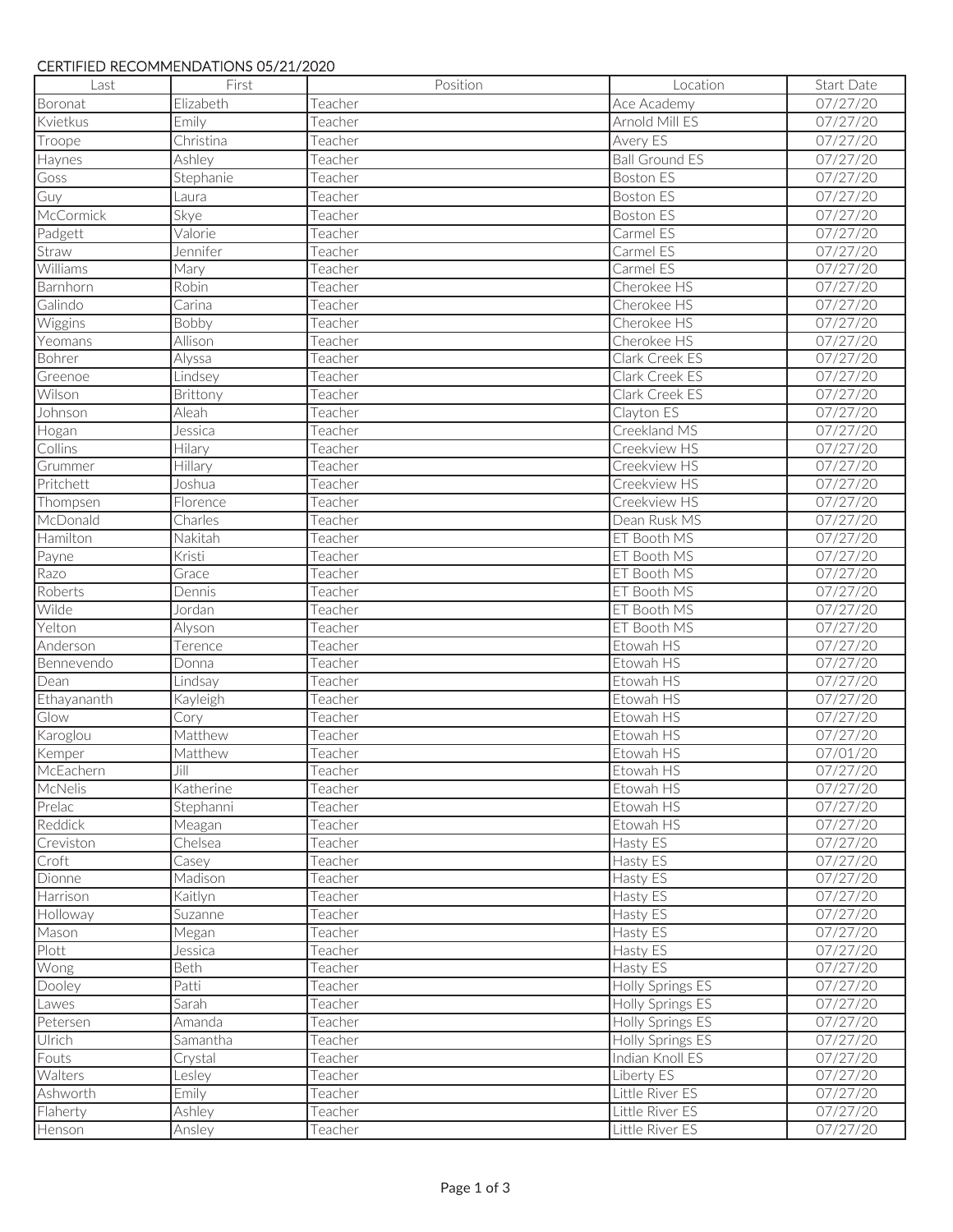## CERTIFIED RECOMMENDATIONS 05/21/2020 (Continued)

| Last         | First                | Position                    | Location                 | <b>Start Date</b> |
|--------------|----------------------|-----------------------------|--------------------------|-------------------|
| Hoe          | Emerald              | Teacher                     | Little River ES          | 07/27/20          |
| St. George   | Kathryn              | Teacher                     | Little River ES          | 07/27/20          |
| Davis        | Reagan               | Teacher                     | Macedonia ES             | 07/27/20          |
| Whitlock     | Amanda               | Teacher                     | Oak Grove ES             | 07/27/20          |
| Demsick      | Robert               | Teacher                     | River Ridge HS           | 07/27/20          |
| Hewgley      | Veronica             | Teacher                     | River Ridge HS           | 07/27/20          |
| Tedder       | Emily                | Teacher                     | <b>River Ridge HS</b>    | 07/27/20          |
| Underwood    | Kristi               | Teacher                     | River Ridge HS           | 07/27/20          |
| Whitaker     | Steven               | Teacher                     | River Ridge HS           | 07/27/20          |
| Ash          | Kylie                | Teacher                     | <b>RM Moore ES</b>       | 07/27/20          |
| Garcia       | Jacquelynn           | Teacher                     | <b>RM Moore ES</b>       | 07/27/20          |
| Pelzek       | Amy                  | Teacher                     | RM Moore ES              | 07/27/20          |
| Pilla        | Leo                  | Teacher                     | <b>RM Moore ES</b>       | 07/27/20          |
| <b>Braid</b> | Kristen              | Social Worker               | <b>School Operations</b> | 07/27/20          |
| Threadgill   | Jennifer             | Social Worker               | <b>School Operations</b> | 07/27/20          |
| Barrett      | William              | Teacher                     | Sequoyah HS              | 07/27/20          |
| Brown        | Justin               | Teacher                     | Sequoyah HS              | 07/27/20          |
| Costley      | Michael              | Teacher                     | Sequoyah HS              | 07/27/20          |
| Fulcher      | David                | Teacher                     | Sequoyah HS              | 07/27/20          |
| Laughhunn    | <b>Alexis</b>        | Teacher                     | Sequoyah HS              | 07/27/20          |
| <b>Noe</b>   | Phillip              | Teacher                     | Sequoyah HS              | 07/27/20          |
| Raines       | Kimberly             | Teacher                     | Sequoyah HS              | 07/27/20          |
| Turner       | Noah                 | Teacher                     | Sequoyah HS              | 07/27/20          |
| Paige        | Stephanie            | Teacher                     | Sixes ES                 | 07/27/20          |
| Champion     | Lindsie              | Speech Language Pathologist | Special Education        | 07/27/20          |
| Bryant       | Christy              | Teacher                     | Teasley MS               | 07/27/20          |
| Cottle       | Emily                | Teacher                     | Teasley MS               | 07/27/20          |
| De Luz       | Cynthia              | Teacher                     | <b>Teasley MS</b>        | 07/27/20          |
| Frey         | Erin                 | Teacher                     | Teasley MS               | 07/27/20          |
| Marrero      | $\overline{C}$ arlos | Teacher                     | Teasley MS               | 07/27/20          |
| Nolan        | Kristin              | Teacher                     | <b>Teasley MS</b>        | 07/27/20          |
| Wagner       | Julie                | Teacher                     | Teasley MS               | 07/27/20          |
| Whitmire     | Mary Ashley          | Teacher                     | Teasley MS               | 07/27/20          |
| Angel        | Katherine            | Teacher                     | <b>Woodstock ES</b>      | 07/27/20          |
| Blanton      | Madison              | Teacher                     | Woodstock ES             | 07/27/20          |
| Hudson       | Ashley               | Teacher                     | <b>Woodstock ES</b>      | 07/27/20          |
| Jones        | Benjamin             | Teacher                     | Woodstock ES             | 07/27/20          |
| Reeves       | Courtney             | Teacher                     | Woodstock ES             | 07/27/20          |
| Parbhoo      | Sheryl               | Teacher                     | Woodstock HS             | 07/27/20          |
| Smerker      | Joshua               | Teacher                     | Woodstock HS             | 07/27/20          |
| Tongue       | Meredith             | Teacher                     | Woodstock HS             | 07/27/20          |
| Bradley      | Kathleen             | Teacher                     | Woodstock MS             | 07/27/20          |
| Wallace      | Austin               | Teacher                     | <b>Woodstock MS</b>      | 07/27/20          |

# CERTIFIED RESIGNATIONS/TERMINATIONS OF EMPLOYMENT 05/21/2020

| Last       | First     | Position | Location       | End Date |
|------------|-----------|----------|----------------|----------|
| Medlock    | Laurie    | Teacher  | Avery ES       | 06/01/20 |
| Collins    | Curtis    | Teacher  | Cherokee HS    | 06/01/20 |
| Phillips   | Jamie     | Teacher  | Clark Creek ES | 06/01/20 |
| Weatherby  | Suzanne   | Teacher  | Clayton ES     | 06/01/20 |
| Abramson   | Erin      | Teacher  | Creekland MS   | 06/01/20 |
| Grantham   | Cara      | Teacher  | Creekland MS   | 06/01/20 |
| Noone      | Ginger    | Teacher  | Creekview HS   | 06/01/20 |
| Torbert    | Sara      | Teacher  | Creekview HS   | 06/01/20 |
| Castrillon | Elizabeth | Teacher  | Dean Rusk MS   | 06/01/20 |
| Sheffield  | Robin     | Teacher  | Dean Rusk MS   | 06/01/20 |
| Duran      | Nicole    | Teacher  | ET Booth MS    | 06/01/20 |